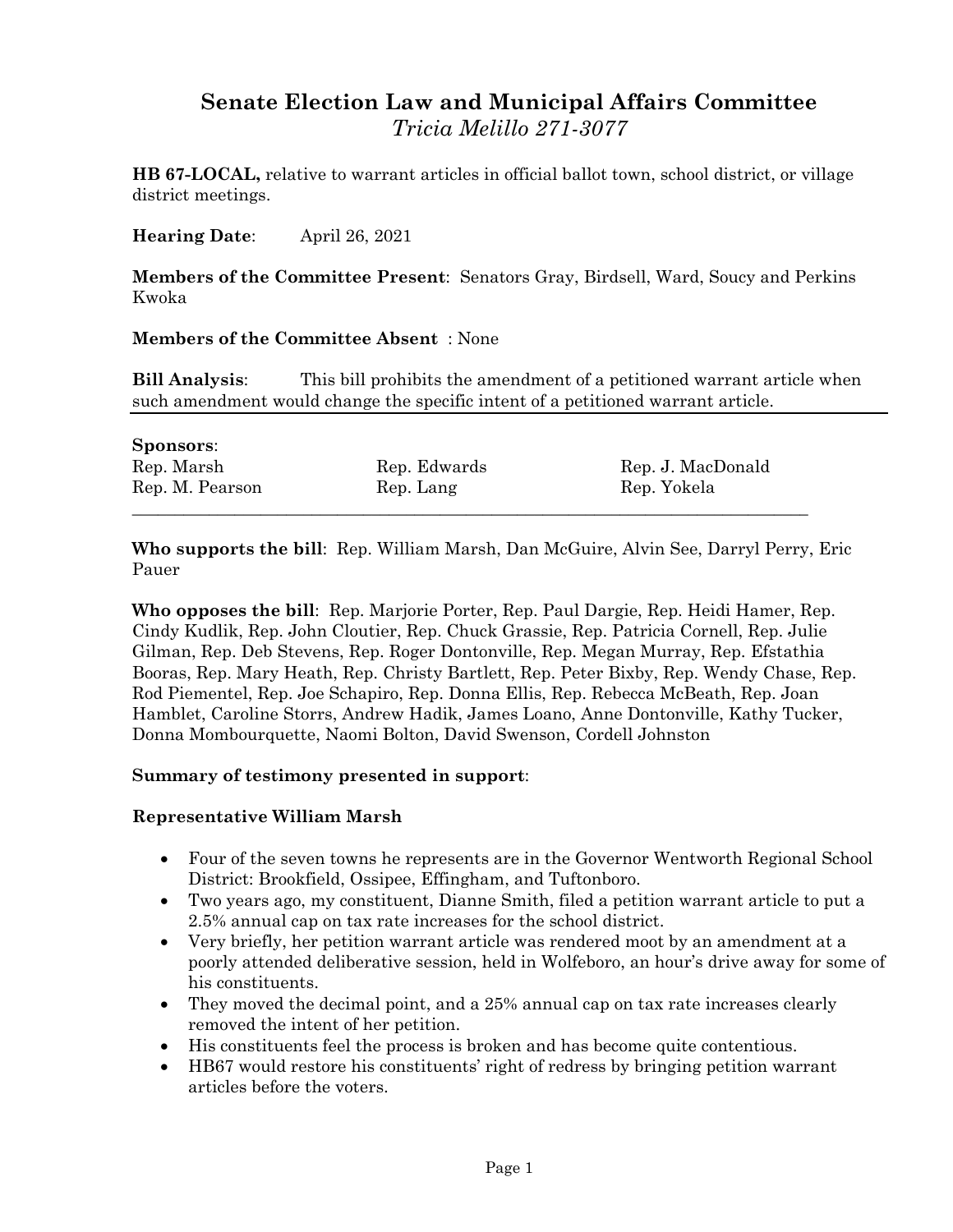- In bodies operating under traditional rules, per RSA 39:3, petition warrant articles must appear on the warrant without any change in the intended effect of the petitioned article.
- In bodies operating under SB2, citizens do not have this right of redress.
- Petition warrant articles have been rendered moot by amendments at poorly attended deliberative sessions, which may be scheduled at a time and place inconvenient for certain citizens.
- This is exactly what happened in the Governor Wentworth Regional School District.
- This bill as amended by the House, simply adds the phrase "No petitioned warrant article shall be amended to change its specific intent."
- This means petitioners could appeal to the voters and the right of redress for citizens in SB2 districts would be restored.

# **Representative Betty Gay**

- As a petitioner she has had the experience of a Select Board presenting their own amendment which gutted the original petition.
- Residents should have the right to petition and have the public vote on it.
- It is not fair to destroy a petitioners request so it cannot be heard before the entire voting body.
- A small group of people should not be allowed to block access to the voters.
- The bill does give the opportunity for amendments as long as they do not change the intent.

### **Summary of testimony presented in opposition**:

#### **Representative Marjorie Porter**

- This bill is creating two classes of legislative bodies in the state.
- Under the current law, towns that have traditional town meeting, discuss, amend and vote on petitioned warrant articles at the town meeting.
- HB 67 prevents voting members in an SB 2 town from amending a warrant article before they vote on it.
- It changes the process but only for SB 2 towns which creates two classes.
- Another concern she has is that it may be difficult to understand what the intent of the warrant article might be.
- It is unfortunate that someone's warrant article may be amended but that is the function of the legislative body.

# **Cordell Johnston – NH Municipal Association**

- Their opposition to this bill is that it does not make sense.
- An article submitted to a town meeting is just like a bill filed in the state legislature.
- Once it is filed it is subject to amendment by the legislative body.
- The idea of SB 2, in theory, is that it is supposed to operate just like traditional town meeting in that you have articles that are submitted and are subject to amendment by the legislative body.
- To say that any article cannot be amended is at odds with the idea of a legislative body.
- He could give many examples of times when it would make perfect sense to amend an article at the meeting but this bill would prevent that.